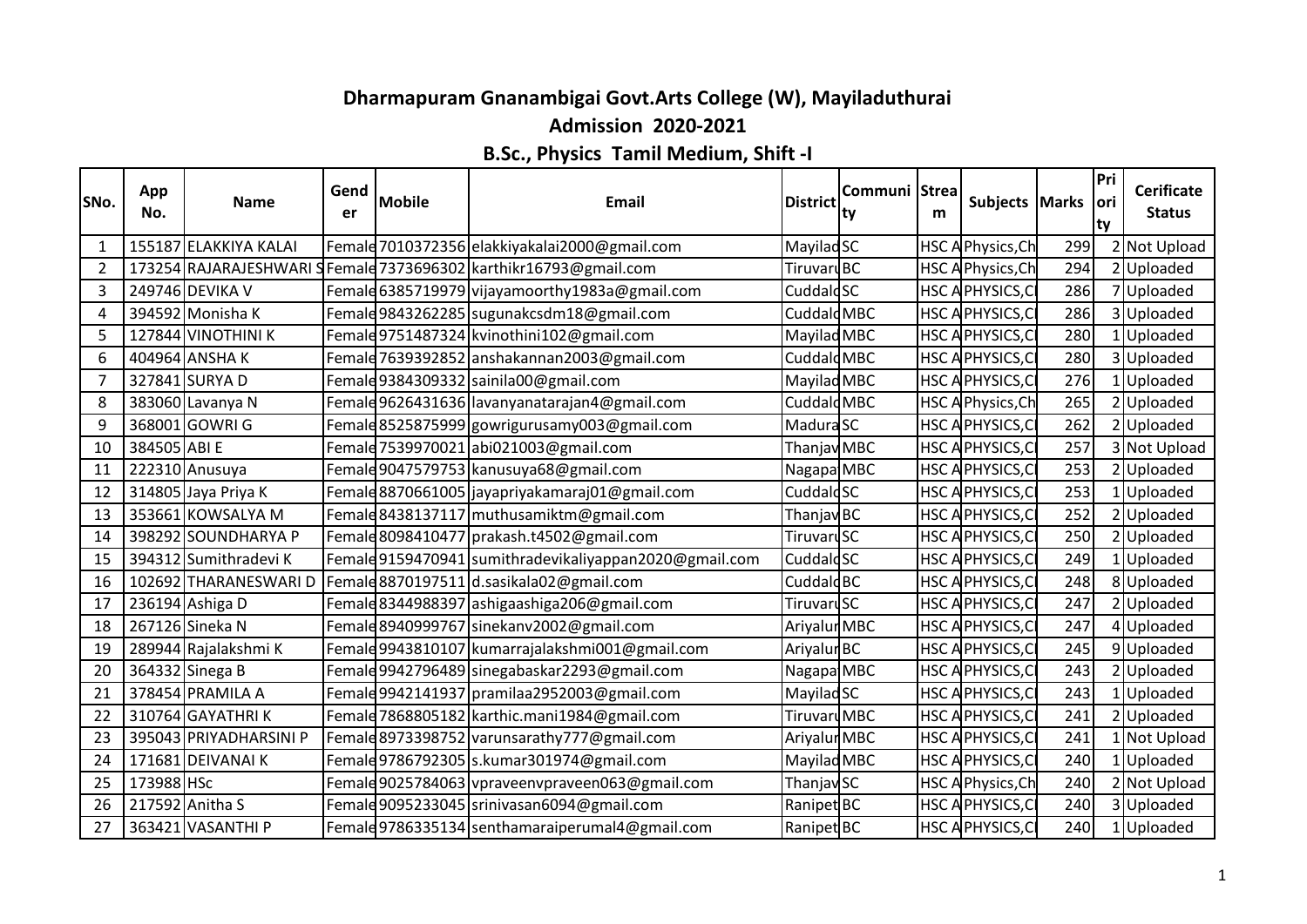| SNo. | App<br>No.     | <b>Name</b>          | Gend<br>er | <b>Mobile</b> | <b>Email</b>                                                          | <b>District</b>        | Communi Strea<br>ty | m | Subjects Marks           |     | Pri<br>lori<br>ty | <b>Cerificate</b><br><b>Status</b> |
|------|----------------|----------------------|------------|---------------|-----------------------------------------------------------------------|------------------------|---------------------|---|--------------------------|-----|-------------------|------------------------------------|
| 28   | 236106 Suthi R |                      |            |               | Female 9659227740 kingbalume93@gmail.com                              | Cuddald <sub>SC</sub>  |                     |   | <b>HSC APHYSICS, CI</b>  | 239 |                   | 1 Uploaded                         |
| 29   |                | 223826 Dhivya P      |            |               | Female 8489199053 pdeepa315@gmail.com                                 | Mayilad MBC            |                     |   | <b>HSC APHYSICS, CI</b>  | 236 |                   | 1 Uploaded                         |
| 30   |                | 271406 VISHNUPRIYA A |            |               | Female 9629121227 vino 2020@gmail.com                                 | <b>MayiladSC</b>       |                     |   | <b>HSC APHYSICS, CI</b>  | 230 |                   | 1 Not Upload                       |
| 31   |                | 228130 SAGASTIYA S   |            |               | Female 8526969274 sagastiya2020@gmail.com                             | Mayilad <sub>SC</sub>  |                     |   | HSC A PHYSICS, CI        | 229 |                   | 1 Uploaded                         |
| 32   |                | 321803 MEENA S       |            |               | Female 6379206330 meena13012004@gmail.com                             | Ariyalur <sub>SC</sub> |                     |   | <b>HSC APHYSICS, CI</b>  | 228 |                   | 3 Uploaded                         |
| 33   |                | 404890 JOYHIKA       |            |               | Femald9790346968 muthumozhikanchi@gmail.com                           | ThanjavSC              |                     |   | <b>HSC APHYSICS, CI</b>  | 227 |                   | 1 Uploaded                         |
| 34   |                | 239366 JAYALAKSHMI P |            |               | Female 9345640367 rrevathipraba04@gmail.com                           | Mayilad MBC            |                     |   | HSC APHYSICS, CI         | 226 |                   | 2 Uploaded                         |
| 35   |                | 423157 Nithiyasri.r  |            |               | Female 8344151275 nithiyasrir7@gmail.com                              | Mayilad MBC            |                     |   | <b>HSC V</b> Computer    | 224 |                   | 2 Uploaded                         |
| 36   |                | 244211 Asika M       |            |               | Female 8489593040 mgprasanth97@gmail.com                              | Mayilad <sub>SC</sub>  |                     |   | <b>HSC APHYSICS, CI</b>  | 223 |                   | 3 Uploaded                         |
| 37   |                | 251500 ANGALAMMAIS   |            |               | Female 6381502639 moorthisurya369@gmail.com                           | Pudukk BC              |                     |   | <b>HSC APHYSICS, CI</b>  | 223 |                   | 1 Not Upload                       |
| 38   |                | 285566 NISHA R       |            |               | Female 9345060858 premarajesh 505@gmail.com                           | Nagapa MBC             |                     |   | <b>HSC APHYSICS, CI</b>  | 223 |                   | 1 Uploaded                         |
| 39   | 287743 E Suji  |                      |            |               | Female 7904303787 thamizhsachin 2000@gmail.com                        | Cuddald <sub>SC</sub>  |                     |   | <b>HSC A PHYSICS, CI</b> | 222 |                   | 1 Uploaded                         |
| 40   |                | 372081 ABINAYA K     |            |               | Female 6369918980 abipradeep2002@gmail.com                            | Mayilad MBC            |                     |   | <b>HSC APHYSICS, CI</b>  | 221 |                   | 1 Uploaded                         |
| 41   |                | 380289 K. Karthika   |            |               | Femald 8489898153 karthikakalyan220@gmail.com                         | Nagapa <sup>SC</sup>   |                     |   | HSC A PHYSICS, CI        | 220 |                   | 1 Not Upload                       |
| 42   |                | 190889 Iyswarya A    |            |               | Female 9789502254 liyswaryaabinaya6621@gmail.com                      | Mayilad MBC            |                     |   | HSC A PHYSICS, CI        | 219 |                   | 2 Uploaded                         |
| 43   |                | 240131 Rajakumari R  |            |               | Female 8098513048 ragulrajkumar7@gmail.com                            | Mayilad <sub>SC</sub>  |                     |   | <b>HSC APHYSICS, CI</b>  | 219 |                   | 2 Uploaded                         |
| 44   |                | 280553 RAJAMEENA D   |            |               | Female 8220654142 RAJAMEENAMRKIT2003@GMAIL.COM                        | Ariyalur <sub>SC</sub> |                     |   | HSC A PHYSICS, C         | 219 |                   | 3 Uploaded                         |
| 45   |                | 354698 JANANI E      |            |               | Female 9585019175 jananie 2003@gmail.com                              | Thanjav MBC            |                     |   | <b>HSC APHYSICS, CI</b>  | 219 |                   | 6 Uploaded                         |
| 46   |                | 314036 VAISHNAVI S   |            |               | Female 9585829616 vaishnavis 9616@gmail.com                           | Cuddald MBC            |                     |   | HSC A PHYSICS, CI        | 218 |                   | 2 Not Upload                       |
| 47   |                | 264174 AARTHI B      |            |               | Female 9003856336   baarthionline 2020@gmail.com                      | TiruvaruSC             |                     |   | HSC APHYSICS, CI         | 216 |                   | 3 Uploaded                         |
| 48   |                | 319367 Vembarasi R   |            |               | Female 9488003913 rajainiya1106@gmail.com                             | TiruvaruBC             |                     |   | HSC A PHYSICS, CI        | 215 |                   | 1 Not Upload                       |
| 49   |                | 408279 OVIYA T       |            |               | Female 9750391583 oviyat7702@gmail.com                                | Ariyalur <sub>SC</sub> |                     |   | HSC A Physics, Ch        | 215 |                   | 2 Not Upload                       |
| 50   |                | 408663 VEMBARASIR    |            |               | Female 9597337539 17iniyan@gmail.com                                  | TiruvaruBC             |                     |   | HSC A PHYSICS, CI        | 215 |                   | 1 Uploaded                         |
| 51   |                | 288095 SHAMILI R     |            |               | Femald 7397195484 rajinishamili001@gmail.coom                         | Ariyalur <sub>SC</sub> |                     |   | HSC A PHYSICS, CI        | 214 |                   | 8 Uploaded                         |
| 52   |                | 387514 Nishanthini G |            |               | Female 8610933226 nishanisha6376@gmail.com                            | Cuddald <sub>SC</sub>  |                     |   | HSC A PHYSICS, CI        | 214 |                   | 1 Uploaded                         |
| 53   |                | 144687 Srimathi      |            |               | Female 6383443483 srimathimurugan303@gmail.com                        | Nagapa <sup>SC</sup>   |                     |   | <b>HSC APHYSICS, CI</b>  | 212 |                   | 1 Uploaded                         |
| 54   |                | 264282 Karthika. V   |            |               | Femald 9751609030 nageshpriya 2001@gmail.com                          | Cuddald <sub>MBC</sub> |                     |   | <b>HSC APHYSICS, CI</b>  | 212 |                   | 1 Uploaded                         |
| 55   |                | 413795 Kaviya R      |            |               | Female 9123529687 vasanthtvr99@gmail.com                              | TiruvaruSC             |                     |   | <b>HSC APHYSICS, CI</b>  | 211 |                   | 2 Uploaded                         |
| 56   |                | 359001 REVATHI K     |            |               | Female 9159092479 revathikr156@gmail.com                              | MayiladSC              |                     |   | HSC A PHYSICS, CI        | 210 |                   | 1 Not Upload                       |
| 57   |                |                      |            |               | 352424 PRIYATHARSHINI P   Femald 9786876689 dharshini 26603@gmail.com | Cuddald <sub>SC</sub>  |                     |   | HSC A PHYSICS, CI        | 209 |                   | 2 Uploaded                         |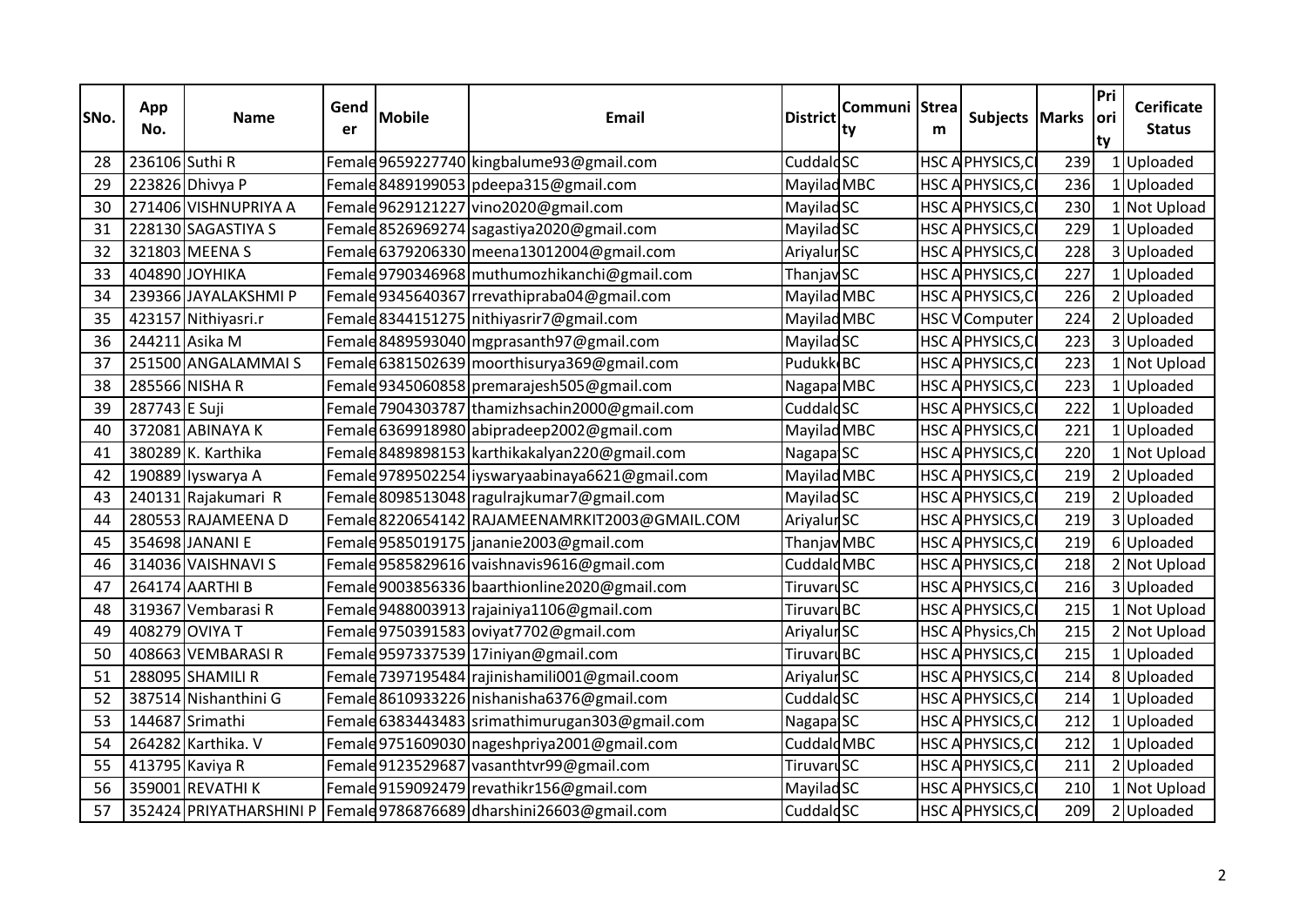| SNo. | App<br>No.     | Name                  | Gend<br>er | <b>Mobile</b> | <b>Email</b>                                                       | <b>District</b>        | Communi Strea<br>ty | m | Subjects Marks           |     | Pri<br> ori<br>ty | <b>Cerificate</b><br><b>Status</b> |
|------|----------------|-----------------------|------------|---------------|--------------------------------------------------------------------|------------------------|---------------------|---|--------------------------|-----|-------------------|------------------------------------|
| 58   |                | 404697 Suvitha.T      |            |               | Female 7550262701 vetrimeen@gmail.com                              | TiruvaruSC             |                     |   | HSC A PHYSICS, CI        | 209 |                   | 1 Not Upload                       |
| 59   |                | 400751 MONISHA M      |            |               | Female 8760776100 monishams 223@gmail.com                          | Mayilad <sub>SC</sub>  |                     |   | HSC A PHYSICS, CI        | 208 |                   | 4 Not Upload                       |
| 60   |                | 385573 V.KEERTHIYA    |            |               | Femald 9688577985 keerthisabari 2002@gmail.com                     | Thanjav DNC            |                     |   | <b>HSC A PHYSICS, CI</b> | 207 |                   | 2 Uploaded                         |
| 61   |                | 357827 PRATHEEBA M    |            |               | Female 6381582593 yogeshwaran123civil@gmail.com                    | Mayilad <sub>SC</sub>  |                     |   | <b>HSC APHYSICS, CI</b>  | 206 |                   | 3 Uploaded                         |
| 62   |                | 368720 ABINAYA R      |            |               | Female 6383305337 ravi.abinaya@yahoo.com                           | Nagapa MBC             |                     |   | HSC APHYSICS, CI         | 206 |                   | 3 Uploaded                         |
| 63   |                | 321201 Madhumitha M   |            |               | Female 8778990258 arunmathi180@gmail.com                           | Cuddald <sub>SC</sub>  |                     |   | HSC A PHYSICS, CI        | 205 |                   | 3 Uploaded                         |
| 64   | 279965 ARUNA   |                       |            |               | Female 9092786699 jcaruna 2003@gmail.com                           | Mayilad <sub>SC</sub>  |                     |   | HSC APHYSICS, CI         | 204 |                   | 2 Uploaded                         |
| 65   |                | 239429 Jayasri G      |            |               | Female 7094624612 gjayasurya4@gmail.com                            | Mayilad MBC            |                     |   | HSC APHYSICS, CI         | 203 |                   | 3 Uploaded                         |
| 66   |                | 248945 VISALATCHI R   |            |               | Female 9965637064   rajamanickamm2019@gmail.com                    | Pudukk MBC             |                     |   | <b>HSC APHYSICS, CI</b>  | 202 |                   | 1 Not Upload                       |
| 67   |                | 252495 VISALATCHI R   |            |               | Female 9786337230 Palaniraja001@gmail.com                          | Pudukk MBC             |                     |   | HSC APHYSICS, CI         | 202 |                   | 1 Not Upload                       |
| 68   |                |                       |            |               | 238887 DEVADHARSHINI S   Femald 7373819472 achuthamenank@gmail.com | Nagapa <sup>SC</sup>   |                     |   | <b>HSC APHYSICS, CI</b>  | 200 |                   | 2 Uploaded                         |
| 69   | 111938 Sayana  |                       |            |               | Female 9003238192 sayanadream@gmail.com                            | TiruvaruBC             |                     |   | <b>HSC APHYSICS, CI</b>  | 199 |                   | 2 Uploaded                         |
| 70   |                | 267746 Hirosini R     |            |               | Female 8344055147 hirosini2003@gmail.com                           | TiruvaruSC             |                     |   | HSC A PHYSICS, CI        | 199 |                   | 1 Uploaded                         |
| 71   |                | 236337 SATHYA S       |            |               | Femald 9524954005 bnithuvettu@gmail.com                            | Mayilad MBC            |                     |   | HSC APHYSICS, CI         | 198 |                   | 1 Uploaded                         |
| 72   |                | 245809 Vishali C      |            |               | Female 9159108795 vishali.c633@gmail.com                           | Mayilad MBC            |                     |   | HSC A PHYSICS, CI        | 198 |                   | 2 Uploaded                         |
| 73   |                | 256405 SATHYA A       |            |               | Femald 9787401217   sathya 270102@gmail.com                        | Cuddald <sub>MBC</sub> |                     |   | HSC APHYSICS, CI         | 198 |                   | 1 Uploaded                         |
| 74   |                | 100931 Bhuvana S      |            |               | Femald8870314159 srinivaskarthik05@gmail.com                       | TiruvaruBC             |                     |   | HSC A PHYSICS, CI        | 195 |                   | 1 Uploaded                         |
| 75   |                | 136934 J.prashitha    |            |               | Female 8838058722 prashitha 2003@gmail.com                         | Mayilad <sub>SC</sub>  |                     |   | <b>HSC APHYSICS, CI</b>  | 195 |                   | 2 Not Upload                       |
| 76   |                | 234827 Priyanka       |            |               | Femald 9943828591 priyankamurugavel@gmail.com                      | Nagapa MBC             |                     |   | HSC A PHYSICS, CI        | 195 |                   | 2 Not Upload                       |
| 77   |                | 249721 PRIYANKA J     |            |               | Female 8489636508 pp1485437@gmail.com                              | MayiladSC              |                     |   | <b>HSC A PHYSICS, CI</b> | 195 |                   | 1 Uploaded                         |
| 78   |                | 382638 RAMANA R       |            |               | Female 9047129367   ramanaramamoorthy 5@gmail.com                  | Cuddald <sub>MBC</sub> |                     |   | HSC A PHYSICS, CI        | 193 |                   | 2 Uploaded                         |
| 79   |                | 122334 Kanishka       |            |               | Female 9095172327 ayyappanmech1985@gmail.com                       | Mayilad <sub>SC</sub>  |                     |   | HSC A PHYSICS, CI        | 190 |                   | 2 Uploaded                         |
| 80   |                |                       |            |               | 237120 PRIYADHARSHINI MFemald 9047146981 priyama2823@gmail.com     | Mayilad <sub>BC</sub>  |                     |   | HSC A PHYSICS, CI        | 190 |                   | 1 Not Upload                       |
| 81   |                | 294149 SARVINI P      |            |               | Femald 9585457088 driyazpasupathy 1210@gmail.com                   | Cuddald <sub>BC</sub>  |                     |   | HSC A PHYSICS, CI        | 190 |                   | 1 Uploaded                         |
| 82   | 330947 Akila D |                       |            |               | Female 8220727528 arthi.dharmalingam99@gmail.com                   | Mayilad MBC            |                     |   | HSC A PHYSICS, CI        | 190 |                   | 3 Uploaded                         |
| 83   |                | 184133 BARATHIPRIYA R |            |               | Femald 9384130887 sathyasabitha447@gmail.com                       | Mayilad MBC            |                     |   | HSC A PHYSICS, CI        | 189 |                   | 3 Uploaded                         |
| 84   |                | 245856 Anjalidevi     |            |               | Female 9626542113 anjalidevi@gmail.com                             | Nagapa <sup>SC</sup>   |                     |   | <b>HSC APHYSICS, CI</b>  | 188 |                   | 1 Uploaded                         |
| 85   |                | 190680 SWETHA E       |            |               | Female9894457827 swethae2311@gmail.com                             | Mayilad MBC            |                     |   | HSC A PHYSICS, CI        | 187 |                   | 1 Uploaded                         |
| 86   |                | 395574 NIVETHA K      |            |               | Female 7339389534 nivethakumarasamy3@gmail.com                     | TiruvaruSC             |                     |   | <b>HSC A Physics, Ch</b> | 187 |                   | 1 Not Upload                       |
| 87   |                | 291411 SABITHA R      |            |               | Female 8056867364 1accessnetcafe@gmail.com                         | Nagapa <sup>SC</sup>   |                     |   | HSC A PHYSICS, CI        | 186 |                   | 3 Not Upload                       |